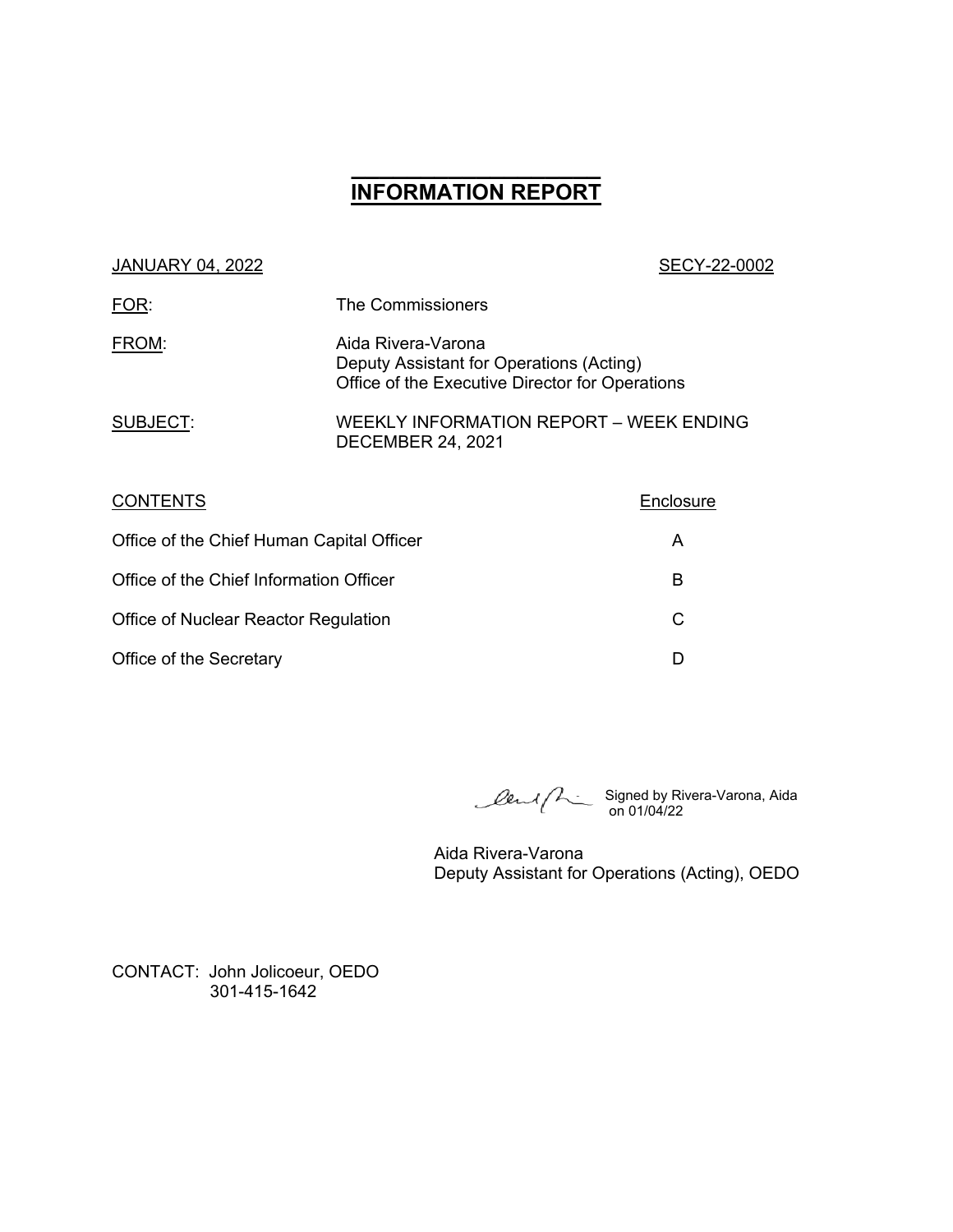# SUBJECT: WEEKLY INFORMATION REPORT – WEEK ENDING DECEMBER 24, 2021, DATED JANUARY 04, 2022

# **DISTRIBUTION**:

EDO R/F AO R/F

| <b>ADAMS Accession No:</b><br>*via e-mail<br>ML21364A117 |                   |                |  |
|----------------------------------------------------------|-------------------|----------------|--|
| <b>OFFICE</b>                                            | OEDO*             | OEDO/AO        |  |
| <b>NAME</b>                                              | <b>JJolicoeur</b> | ARivera-Varona |  |
| <b>DATE</b>                                              | 01/03/2022        | 01/04/2022     |  |
| -------<br>------                                        |                   |                |  |

 **OFFICIAL RECORD COPY**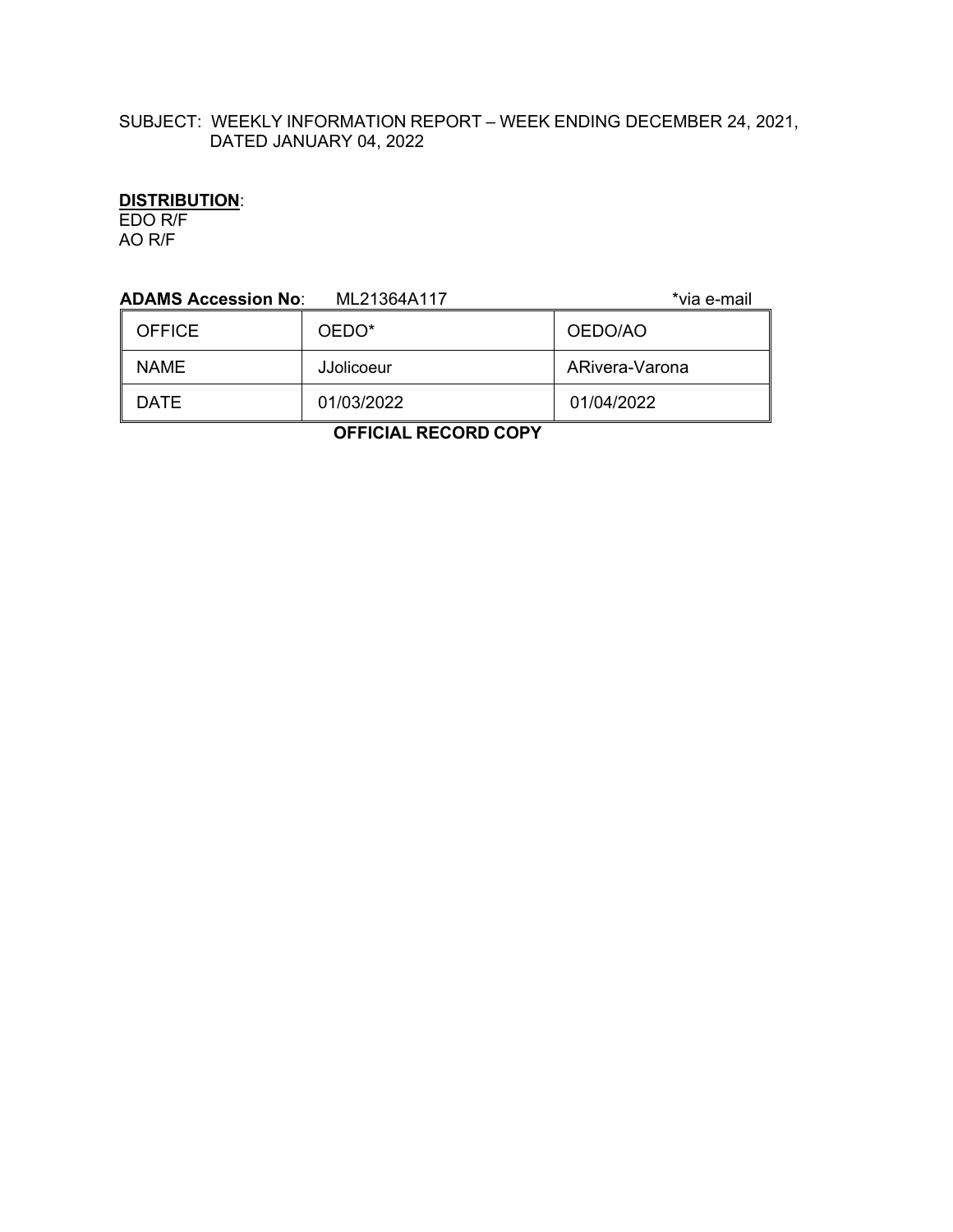# **Office of the Chief Human Capital Officer (OCHCO) Items of Interest Week Ending December 24, 2021**

| <b>ARRIVALS</b>     |                         |       |  |
|---------------------|-------------------------|-------|--|
| <b>BERG, JOSHUA</b> | <b>HEALTH PHYSICIST</b> | $R-I$ |  |
| <b>RETIREMENTS</b>  |                         |       |  |
| <b>NONE</b>         |                         |       |  |
| <b>DEPARTURES</b>   |                         |       |  |
| KAISER, RICHARD A.  | <b>HEALTH PHYSICIST</b> | R-IV  |  |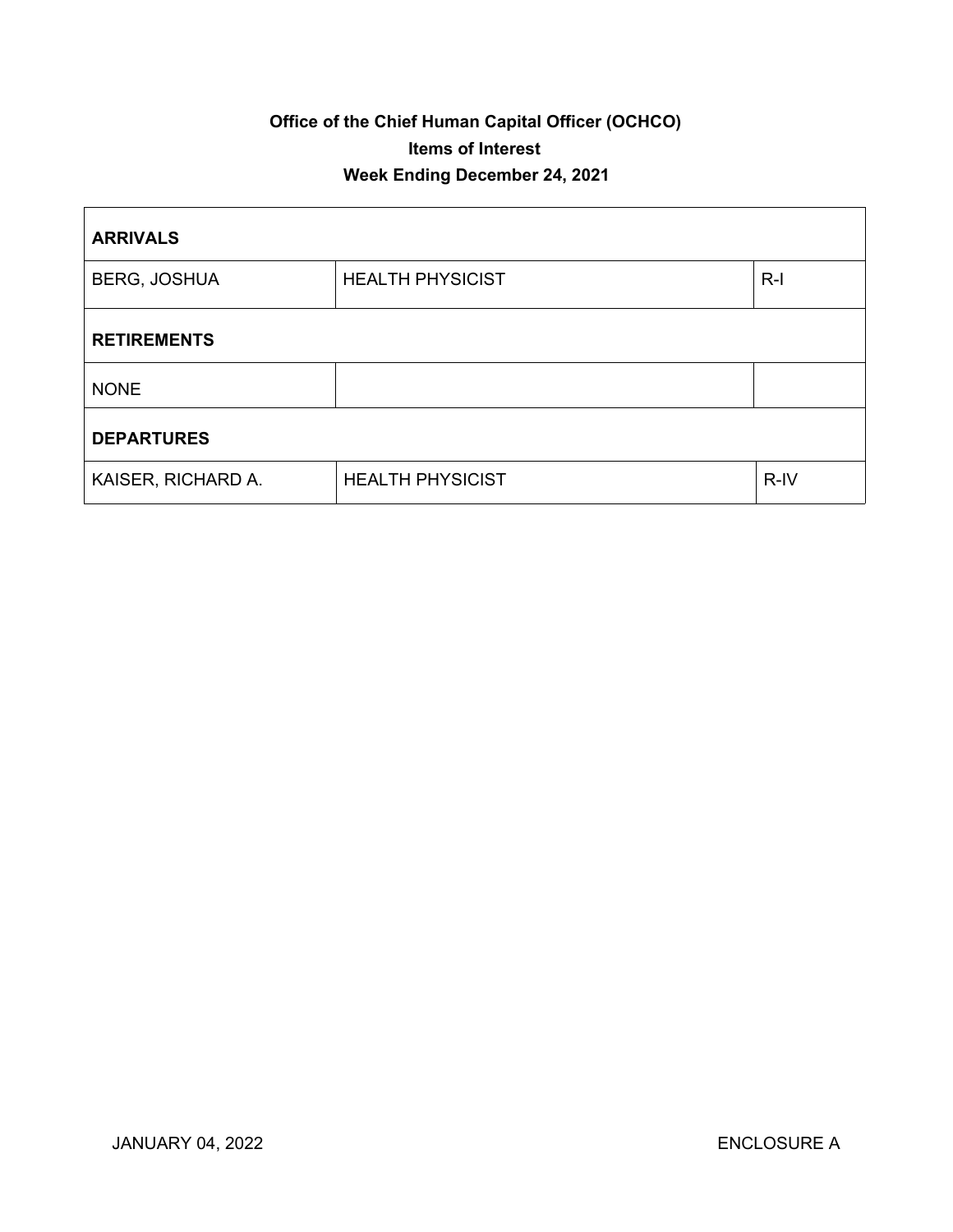# **Office of the Chief Information Officer (OCIO) Items of Interest Week Ending December 24, 2021**

Freedom of Information Act (FOIA) and Privacy Act (PA) Requests, Appeals, and Consultations Received During the Period of December 20 – December 24, as submitted by requester

| <b>Tracking</b> | <b>Requester's</b> | Requester's  | <b>Request Description</b>                  | <b>Received</b> |
|-----------------|--------------------|--------------|---------------------------------------------|-----------------|
| <b>Number</b>   | <b>Name</b>        | Organization |                                             | <b>Date</b>     |
| 2022-           | Anuja D.           | NAACP Legal  | Documents regarding Section 10 of the       | 12/22/2021      |
| 000051          | Thatte             | Defense Fund | "Executive Order On Advancing Racial Equity |                 |
|                 |                    |              | and Support for Underserved Communities     |                 |
|                 |                    |              | Through the Federal Government" (EO 13985), |                 |
|                 |                    |              | as described                                |                 |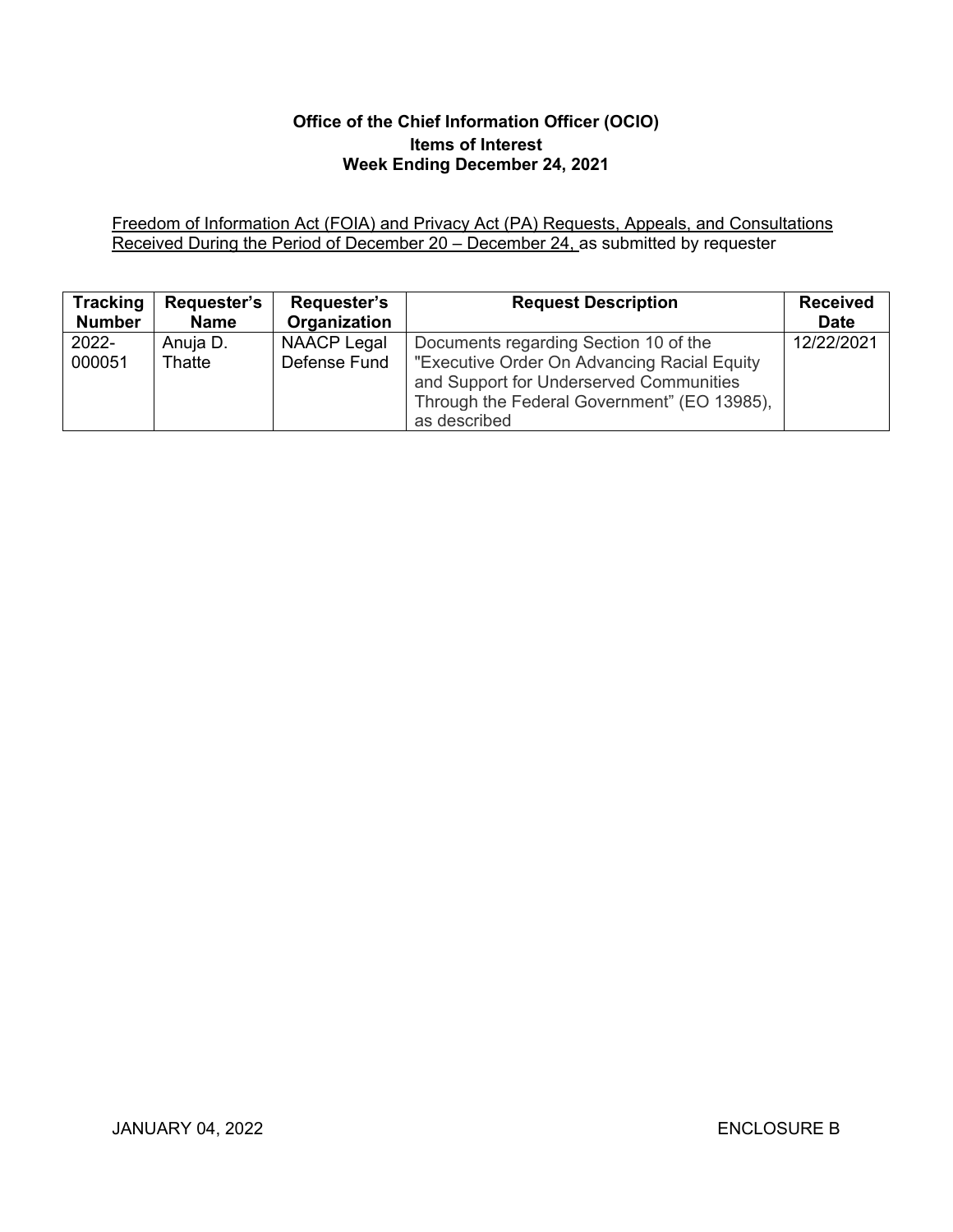### **Office of Nuclear Reactor Regulation (NRR) Items of Interest Week Ending December 24, 2021**

### **NRC Issues Letter to Kairos Power Providing Schedule and Resource Estimates for Construction Permit Application Review**

On December 15, 2021, the staff signed a letter to Kairos Power (Agencywide Documents Access and Management System Accession No. [ML21343A214\)](https://adamsxt.nrc.gov/navigator/AdamsXT/content/downloadContent.faces?objectStoreName=MainLibrary&vsId=%7bA2E62711-466E-C178-A53A-7D9FED100000%7d&ForceBrowserDownloadMgrPrompt=false) providing the schedule and resource estimates for the Hermes test reactor construction permit application review. The review is scheduled to be completed by September 2023 with a resource estimate of 18,000 hours and \$280,000. These estimates include preparation of both the Final Safety Evaluation Report and the Final Environmental Impact Statement.

### **NRC Publishes Hermit Construction Permit Application Review Dashboard**

On December 21, 2021, NRR published a dashboard for the Hermes construction permit application review. The dashboards will provide a streamlined way the public to assess the status of the review. The dashboard is available at [https://www.nrc.gov/reactors/non](https://www.nrc.gov/reactors/non-power/hermes-kairos/dashboard.html)[power/hermes-kairos/dashboard.html.](https://www.nrc.gov/reactors/non-power/hermes-kairos/dashboard.html) The dashboard is displaying data from various internal systems and, as the review matures, more data will be populated to provide further insights into the review status.